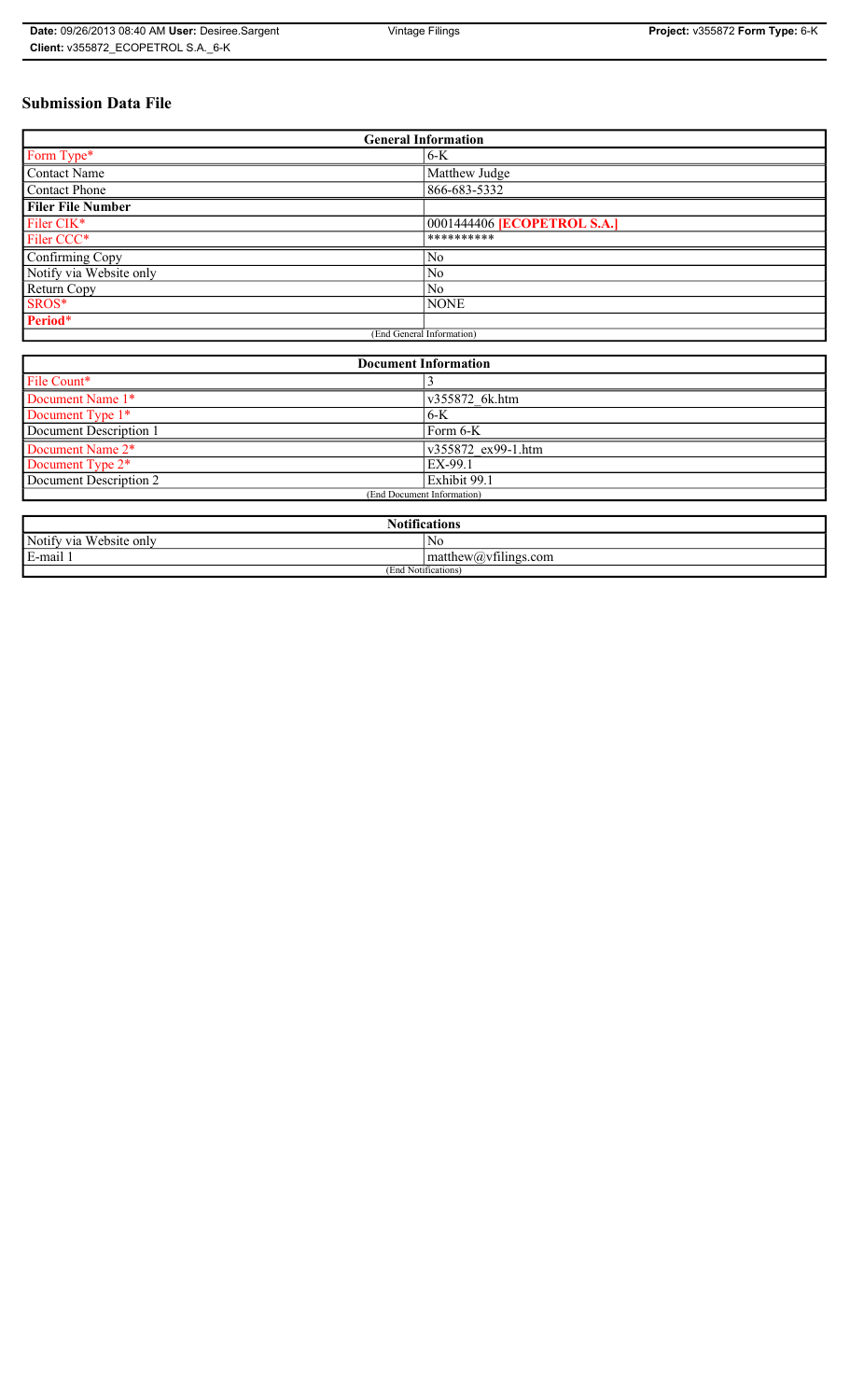### **SECURITIES AND EXCHANGE COMMISSION Washington, D.C. 20549**

**FORM 6-K**

#### **REPORT OF FOREIGN PRIVATE ISSUER PURSUANT TO RULE 13a-16 OR 15d-16 OF THE SECURITIES EXCHANGE ACT OF 1934**

September , 2013

Commission File Number: 333-153452

**ECOPETROL S.A.**

*(Exact name of registrant as specified in its Charter)*

Carrera 7 No. 37 – 69 BOGOTA – COLOMBIA *(Address of registrant's principal executive offices)*

Indicate by check mark whether the registrant files or will file annual reports under cover Form 20-F or Form 40-F.

Form 20-F  $\boxtimes$  Form 40-F  $\Box$ 

Indicate by check mark if the registrant is submitting the Form 6-K in paper as permitted by Regulation S-T Rule 101(b)(1):

 $Yes$   $\Box$  No  $X$ 

Indicate by check mark if the registrant is submitting the Form 6-K in paper as permitted by Regulation S-T Rule 101(b)(7):

 $Yes$   $\Box$  No  $X$ 

Indicate by check mark whether by furnishing the information contained in this Form, the registrant is also thereby furnishing the information to the Commission pursuant to Rule 12g3-2(b) under the Securities Exchange Act of 1934.

 $Yes$   $\Box$  No  $X$ 

If "Yes" is marked, indicate below the file number assigned to the registrant in connection with Rule 12g3-2(b): 82- N/A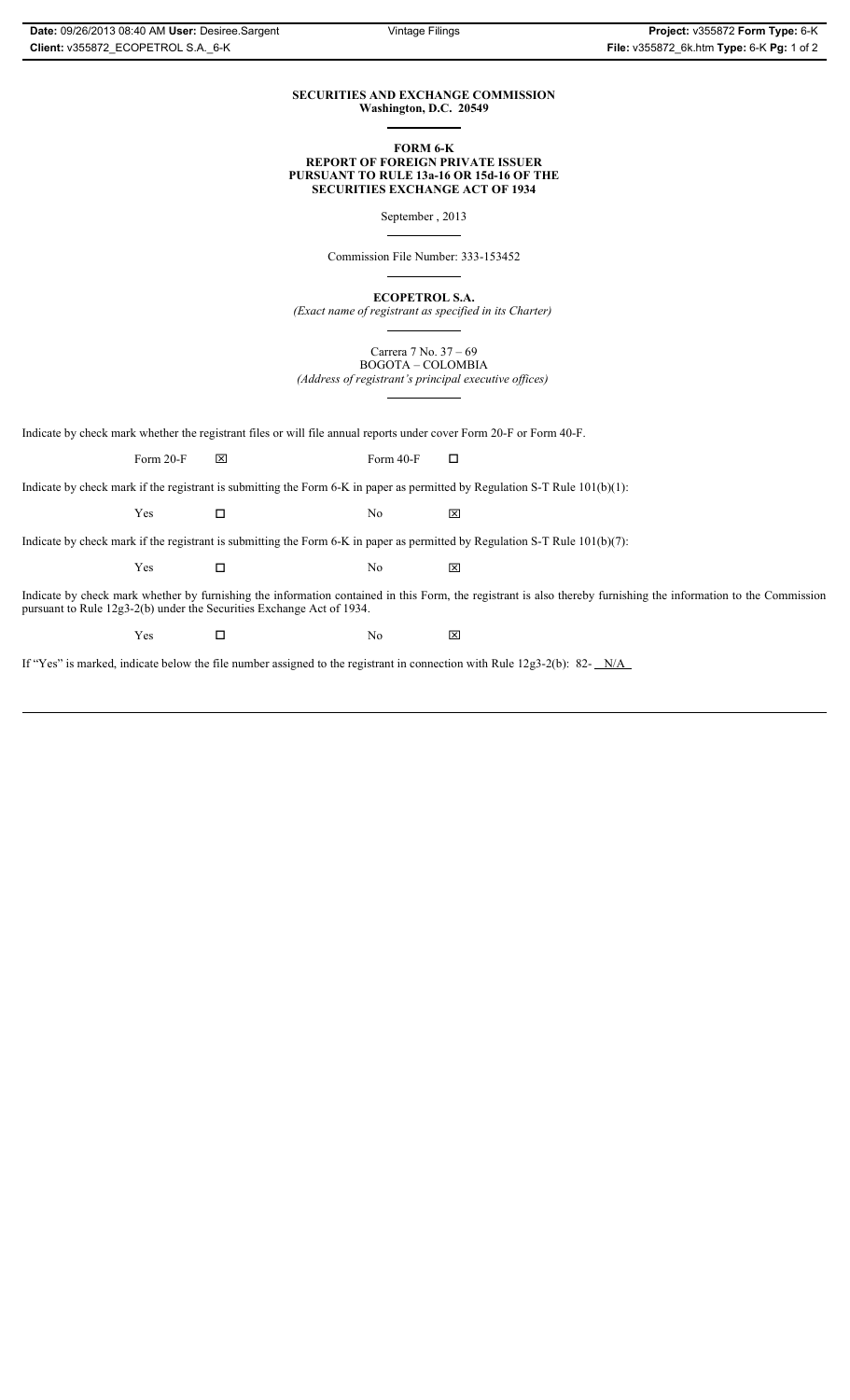### SIGNATURE

Pursuant to the requirements of the Securities Exchange Act of 1934, the Registrant has duly caused this report to be signed on its behalf by the undersigned, thereto duly authorized.

Date: September 25, 2013

Ecopetrol S.A.

By: /s/ Alberto Vargas

Name: Alberto Vargas Title: Acting Chief Financial Officer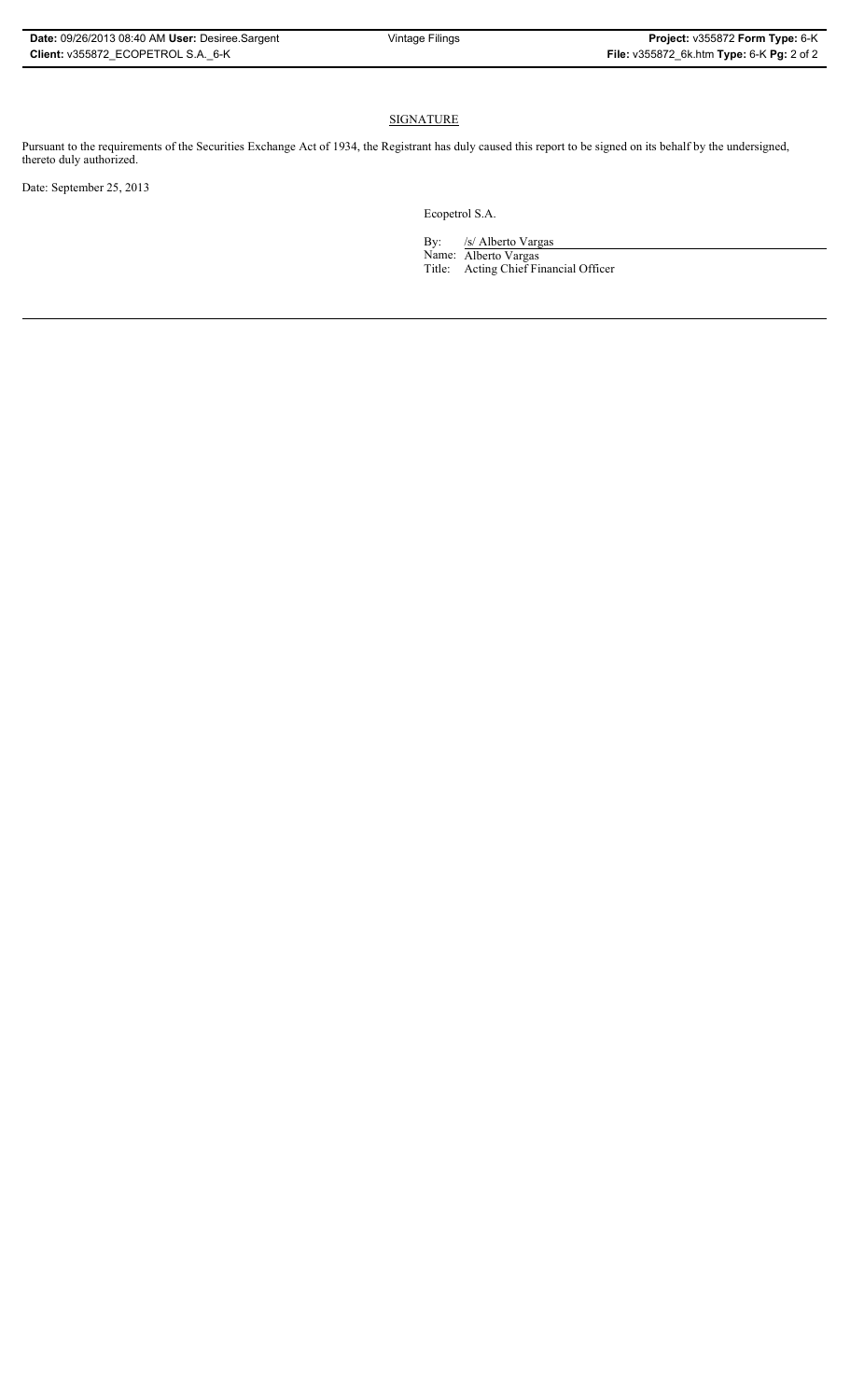

## **PRESS RELEASE**

### **Ecopetrol S.A. discloses a letter from Amilcar Acosta, Independent Director**

Ecopetrol S.A. (BVC: ECOPETROL; NYSE: EC; TSX: ECP) received a letter from Amilcar Acosta, an independent director, with regard to his resignation as the representative of the hydrocarbons producing provinces of Colombia in the Board of Directors. Mr. Acosta will remain as a non-independent director, pursuant to his appointment as Minister of Mines and Energy, replacing Mr. Federico Rengifo Velez, who will no longer serve in the Board of Directors. Mr. Acosta will cease to serve on the Company's audit committee.

The unofficial English translation of the letter is as follows:

Bogota D.C., September 11, 2013

Messrs. Board of Directors of Ecopetrol Bogota D.C.

Dear Directors:

Due to my appointment as Minister of Mines and Energy by the President of Colombia, I submit my resignation as a member of the Board of Directors of Ecopetrol S.A. acting as the representative of the Colombian hydrocarbon producing provinces.

This is the time to express my interest to continue working with you from the Ministry in the same way as in the last four years in the Board of Directors of Ecopetrol.

1

This is the appropriate time to thank you for the trust that you placed in me. I remain as your friend and servant.

Sincerely,

AMILCAR ACOSTA MEDINA

Bogotá, September 25, 2013